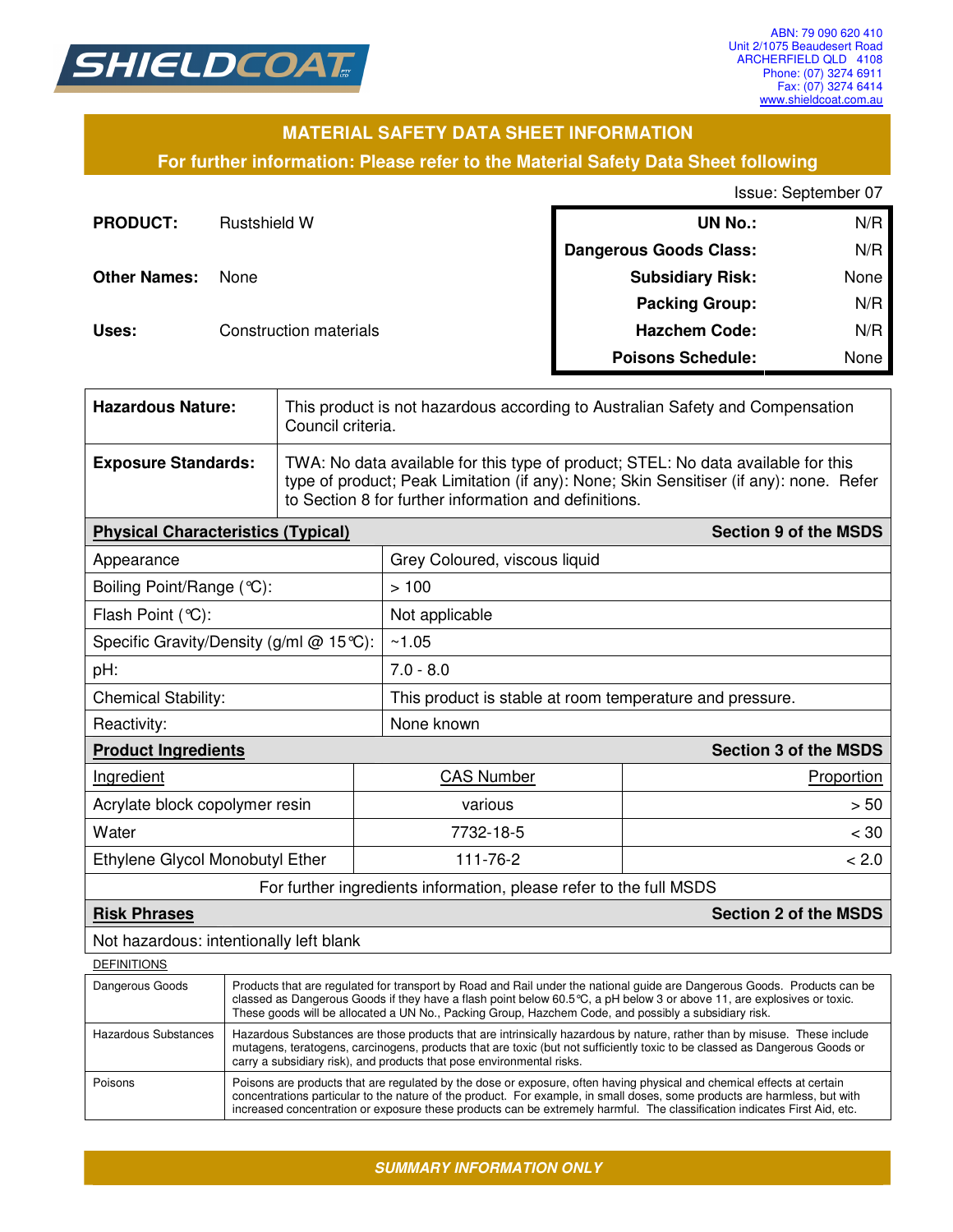

## *1. IDENTIFICATION*

| <b>Product Name:</b>      | <b>Rustshield W</b>                          |
|---------------------------|----------------------------------------------|
| <b>Other Names:</b>       | None                                         |
| <b>Chemical Family:</b>   | <b>Liquid Glaze</b>                          |
| <b>Molecular Formula:</b> | Not Applicable                               |
| <b>Recommended Use:</b>   | <b>Construction materials</b>                |
| Supplier:                 | Shieldcoat Pty Ltd                           |
| ABN:                      | 79 090 620 410                               |
| <b>Address:</b>           | 2/1075 Beaudesert Road, Archerfield Qld 4108 |
| Telephone:                | +61 7 3274 6911                              |
| <b>Fax:</b>               | +61 7 3274 6414                              |
| <b>Emergency Phone:</b>   | 0414 479 458                                 |
| All other inquiries:      | +61 7 3274 6911                              |

## *2. HAZARDS IDENTIFICATION*

#### **Hazard Classification**

This product is not hazardous according to Australian Safety and Compensation Council criteria.

#### **Hazard Category**

This section is intentionally left blank.

#### **Risk Phrases**

Not hazardous: intentionally left blank

#### **Safety Phrases**

Not hazardous: intentionally left blank

# **Dangerous Goods Classification**

N/R

### **Poisons Schedule**

None

## *3. COMPOSITION: Information on Ingredients*

| <b>Chemical Ingredient</b>      | <b>CAS Number</b> | Proportion (% v/v) |
|---------------------------------|-------------------|--------------------|
| Acrylate block copolymer resin  | various           | > 50               |
| Water                           | 7732-18-5         | $< 30$             |
| Ethylene Glycol Monobutyl Ether | 111-76-2          | < 2.0              |
| <b>Corrosion Inhibitor</b>      | various           | < 2.0              |
| Surfactants                     | various           | < 2.0              |
| Mould inhibitor                 | various           | < 0.1              |

## *4. FIRST AID MEASURES*

#### **For advice, contact Poisons Information Centre (Phone Australia: 13 1126) or a doctor.**

#### **Ingestion**

If swallowed, DO NOT induce vomiting. Keep at rest. Seek immediate medical attention.

#### **Eye Contact**

Flush eyes with large amounts of water until irritation subsides. Seek immediate medical attention.

### **Skin Contact**

Flush area with large amounts of water and wash area with soap if available. Remove contaminated clothing, including shoes, and launder before reuse. Seek medical attention for skin irritations.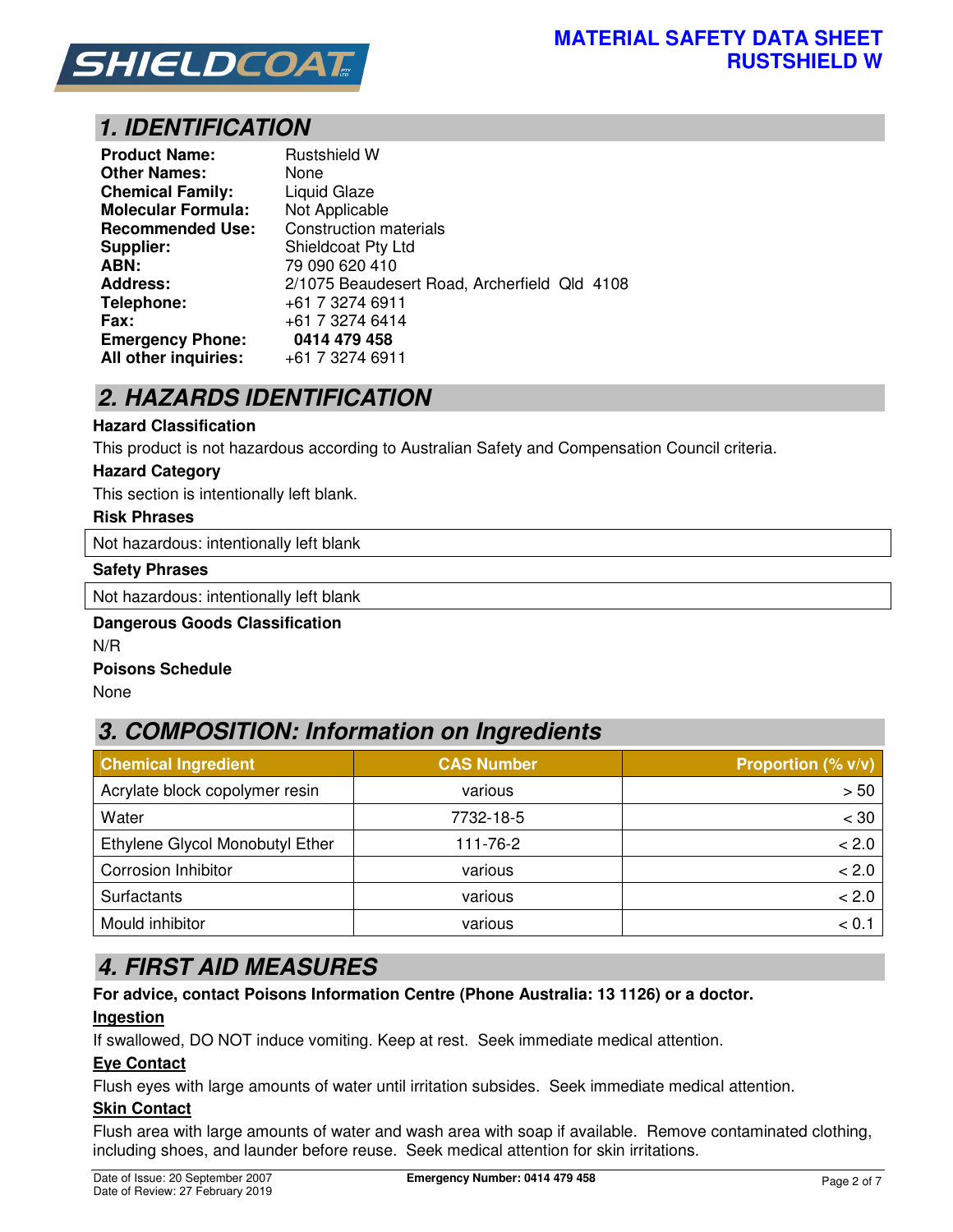

### **Inhalation**

Using proper respiratory protection, immediately remove the affective victim from exposure. Administer artificial respiration if breathing has stopped. Keep at rest. Seek immediate medical attention.

### **First Aid Facilities**

Provide eye baths and safety showers.

#### **Medical Attention**

Treat according to symptoms.

## *5. FIRE FIGHTING MEASURES*

Shut off product that may 'fuel' a fire if safe to do so. Allow trained personnel to attend a fire in progress providing fire fighters with this Material Safety Data Sheet. Prevent extinguishing media from escaping to drains and waterways.

#### **Suitable Extinguishing Media**

Product will not burn.

#### **Hazards from combustion products**

None: product will not burn.

### **Precautions for fire fighters and special protective equipment**

None: product will not burn.

### **Hazchem Code**

N/R

## *6. ACCIDENTAL RELEASE MEASURES*

### **Emergency Procedures**

Prevent product from escaping to drains and waterways. Contain leaking packaging in a containment drum. Prevent vapours or dusts from building up in confined areas. Ensure that drain valves are closed at all times. Clean up and report spills immediately.

#### **Methods and materials for containment**

#### *Major Land Spill*

- Eliminate sources of ignition.
- Warn occupants of downwind areas of possible fire and explosion hazard, where present.
- Prevent product from entering sewers, watercourses, or low-lying areas.
- Keep the public away from the area.
- Shut off the source of the spill if possible and safe to do so.
- Advise authorities if substance has entered a watercourse or sewer or has contaminated soil or vegetation.
- Take measures to minimise the effect on the ground water.
- Contain the spilled product using the resources in the spill kit.
- Recover by pumping use explosion proof pump or hand pump or with a suitable absorbent material.
- Consult an expert on disposal of recovered material and ensure conformity to local disposal regulations.
- See "First Aid Measures" and "Stability and Reactivity"

#### *Major Water Spill*

- Eliminate any sources of ignition.
- Warn occupants and shipping in downwind areas of possible fire and explosion hazard, where present.
- Notify the port or relevant authority and keep the public away from the area.
- Shut off the source of the spill if possible and safe to do so.
- Confine the spill if possible.
- Remove the product from the surface by skimming or with suitable absorbent material.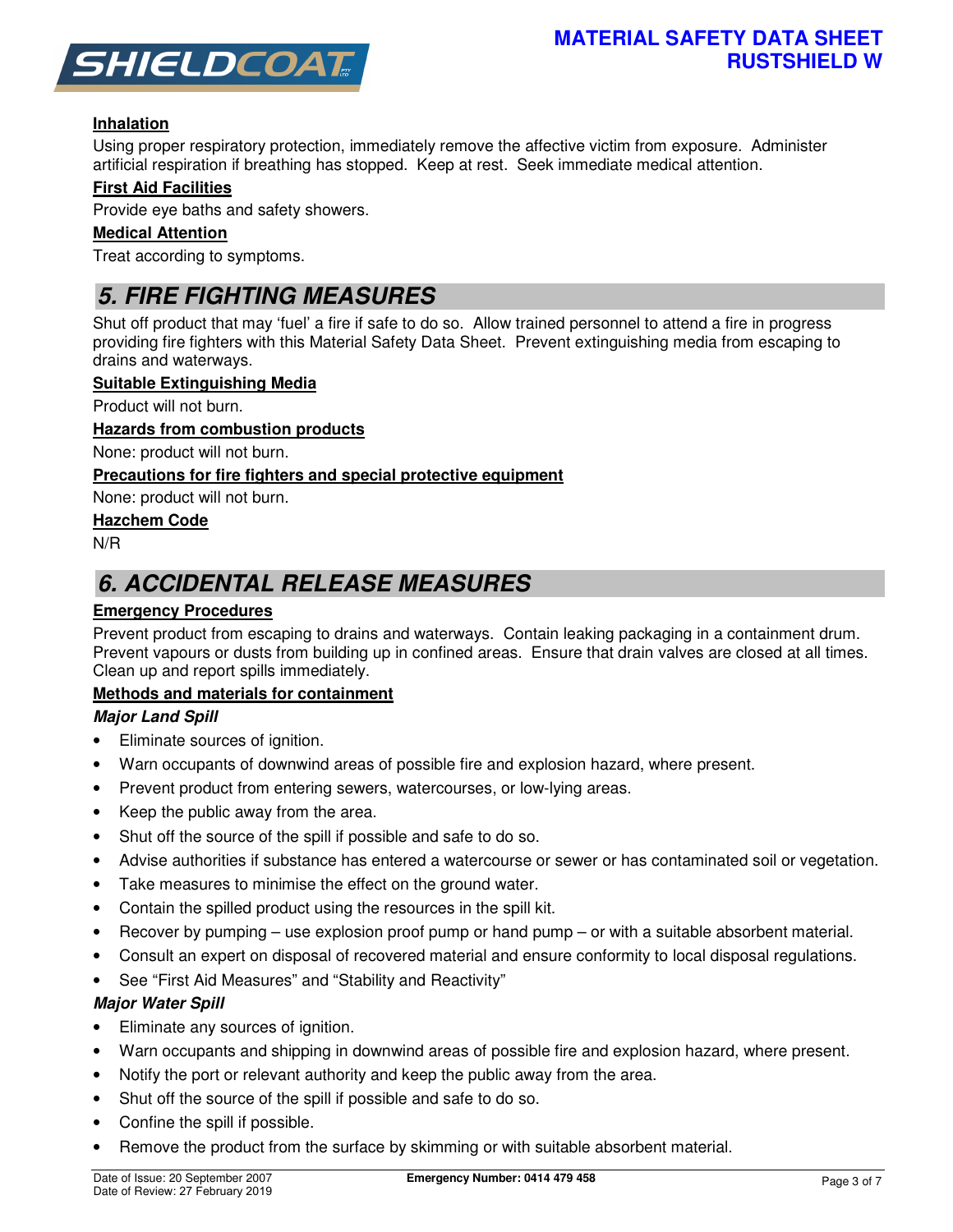

- Consult an expert on disposal of recovered material and ensure conformity to local disposal regulations.
- See "First Aid Measures" and "Stability and Reactivity".

## *7. HANDLING AND STORAGE*

### **Precautions for Safe Handling**

There are no specific safety requirements for handling this product. Standard industrial hygiene and safety practice is recommended when using this product.

#### **Conditions for Safe Storage**

There are no specific safety requirements for storing this product. Consider checking containers for leaks periodically and protect the packaging from physical damage (store out of direct sunlight, away from high traffic areas, etc.).

### **Incompatible Materials**

None known

## *8. EXPOSURE CONTROLS: PERSONAL PROTECTION*

### **National Exposure Standards**

The time weighted average concentration (TWA) for this product is: No data available for this type of product, which means the highest allowable exposure concentration in an eight-hour day for a five-day working week. The short term exposure limit (STEL) is: No data available for this type of product, which is the maximum allowable exposure concentration at any time. Replacing a TWA or STEL value for some products is a Peak Limitation value (Peak): None applies in this case. In addition to the exposure concentrations may be a subsidiary caution in such cases where the product is a skin sensitiser, represented as (Sk), where none applies in this case.

#### **Biological Limit Values (BLV)**

No data available for this type of product

#### **Engineering Controls: Ventilation**

The use of local exhaust ventilation is recommended to control process emissions near the source. Laboratory samples should be handled in a fume hood. Provide mechanical ventilation of confined spaces. Use explosion proof equipment.

#### **Personal Protective Equipment**

**Respiratory Protection:** Where concentrations in air may approach or exceed the limits described in the National Exposure Standards, it is recommended to use a half-face filter mask to protect from overexposure by inhalation. A type 'A' filter material is considered suitable for this product.

**Eye Protection:** Always use safety glasses or a face shield when handling this product.

**Skin/Body Protection:** Always wear long sleeves, long trousers, or coveralls, and enclosed footwear or safety boots when handling this product. It is recommended that chemical resistant gloves be worn when handling this product.

## *9. PHYSICAL AND CHEMICAL PROPERTIES*

| <b>Property</b>                 | <b>Unit of measurement</b> | <b>Typical Value</b>  |
|---------------------------------|----------------------------|-----------------------|
| Appearance                      | None                       | Clear, viscous liquid |
| <b>Boiling Point/Range</b>      | ℃                          | >100                  |
| <b>Flash Point</b>              | ℃                          | Not applicable        |
| SG/Density ( $@$ 15°C)          | $g/ml$ ; kgm <sup>-3</sup> | ~1.05                 |
| Vapour Pressure @ 20℃           | kPa                        | No data available     |
| Vapour Density @ 20℃            | $g/ml$ ; kgm <sup>-3</sup> | No data available     |
| <b>Autoignition Temperature</b> | $\mathrm{C}$               | Not applicable        |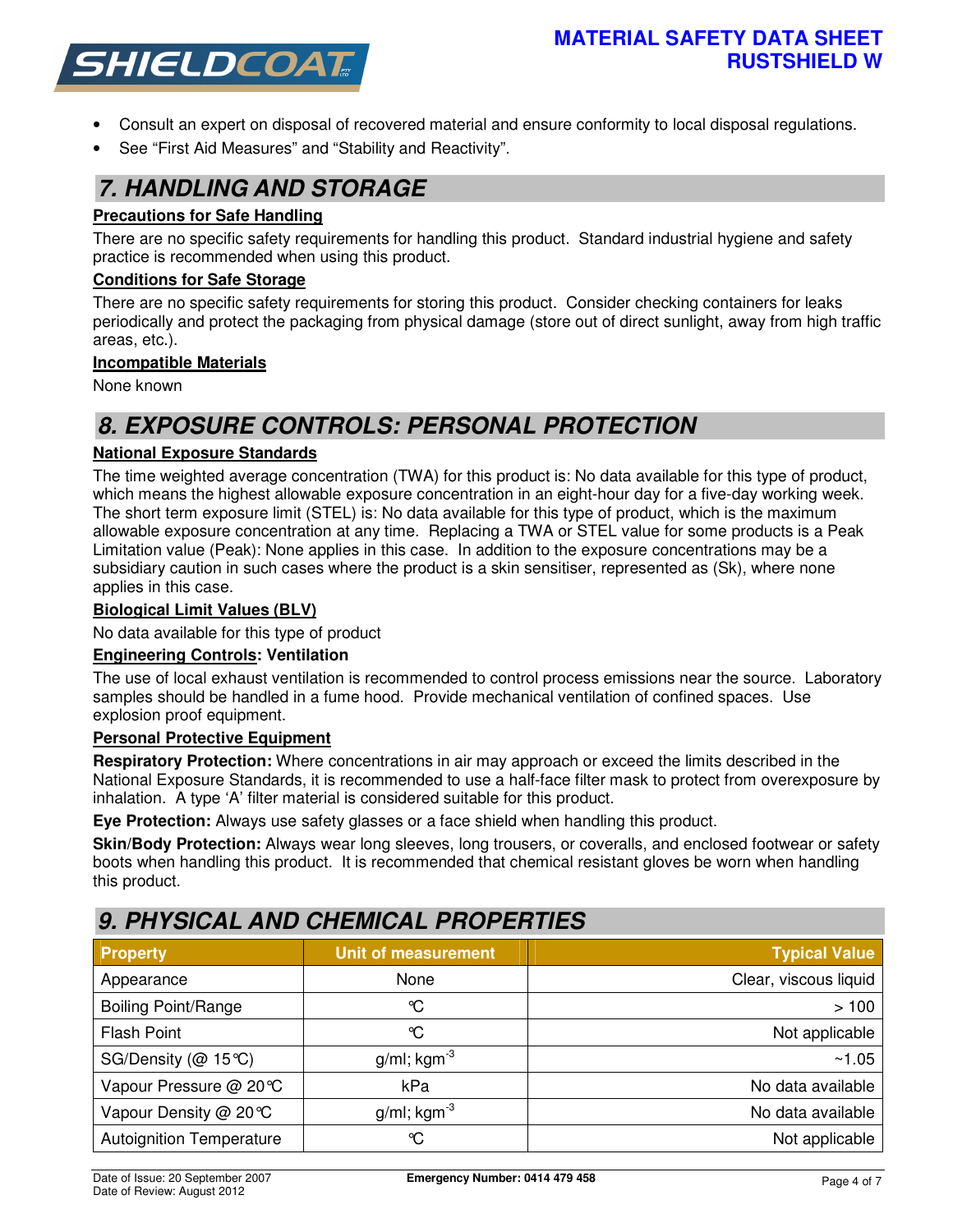

### **MATERIAL SAFETY DATA SHEET RUSTSHIELD W**

| <b>Property</b>                | Unit of measurement | <b>Typical Value</b> |
|--------------------------------|---------------------|----------------------|
| <b>Explosive Limits in Air</b> | % vol/vol           | Not applicable       |
| Viscosity $@$ 20 °C            | cPs, mPas           | >400                 |
| Percent volatiles              | % vol/vol           | 40%                  |
| Acidity/alkalinity as pH       | None                | $7.0 - 8.0$          |
| Solubility in Water            | g/                  | Water soluble        |
| Other solvents                 | -                   | None                 |

The values listed are indicative of this product's physical and chemical properties. For a full product specification, please consult the Technical Data Sheet.

# *10. STABILITY AND REACTIVITY*

### **Chemical stability**

This product is stable at room temperature and pressure.

#### **Conditions to avoid**

None known

#### **Hazardous decomposition products**

None known

#### **Hazardous reactions**

None known

#### **Hazardous polymerisation**

Will not occur

## *11. TOXICOLOGICAL INFORMATION*

#### **Acute Effects**

#### **Ingestion**

Ingestion will result in discomfort on swallowing. No narcotic effects are expected.

#### **Eye Contact**

This product will cause discomfort to the eye and surrounding tissue. These effects will subside with appropriate First Aid.

#### **Skin Contact**

This product is unlikely have any effect on the skin, however, individuals with pre-existing skin conditions may experience some sensitivity.

#### **Inhalation**

Inhalation of this product is unlikely and no vapours are present in the formula.

#### **Chronic Effects**

None known

#### **Other Health Effects Information**

None known

#### **Toxicological Information**

Oral LD<sub>50</sub>: No data available

Dermal LD<sub>50</sub>: No data available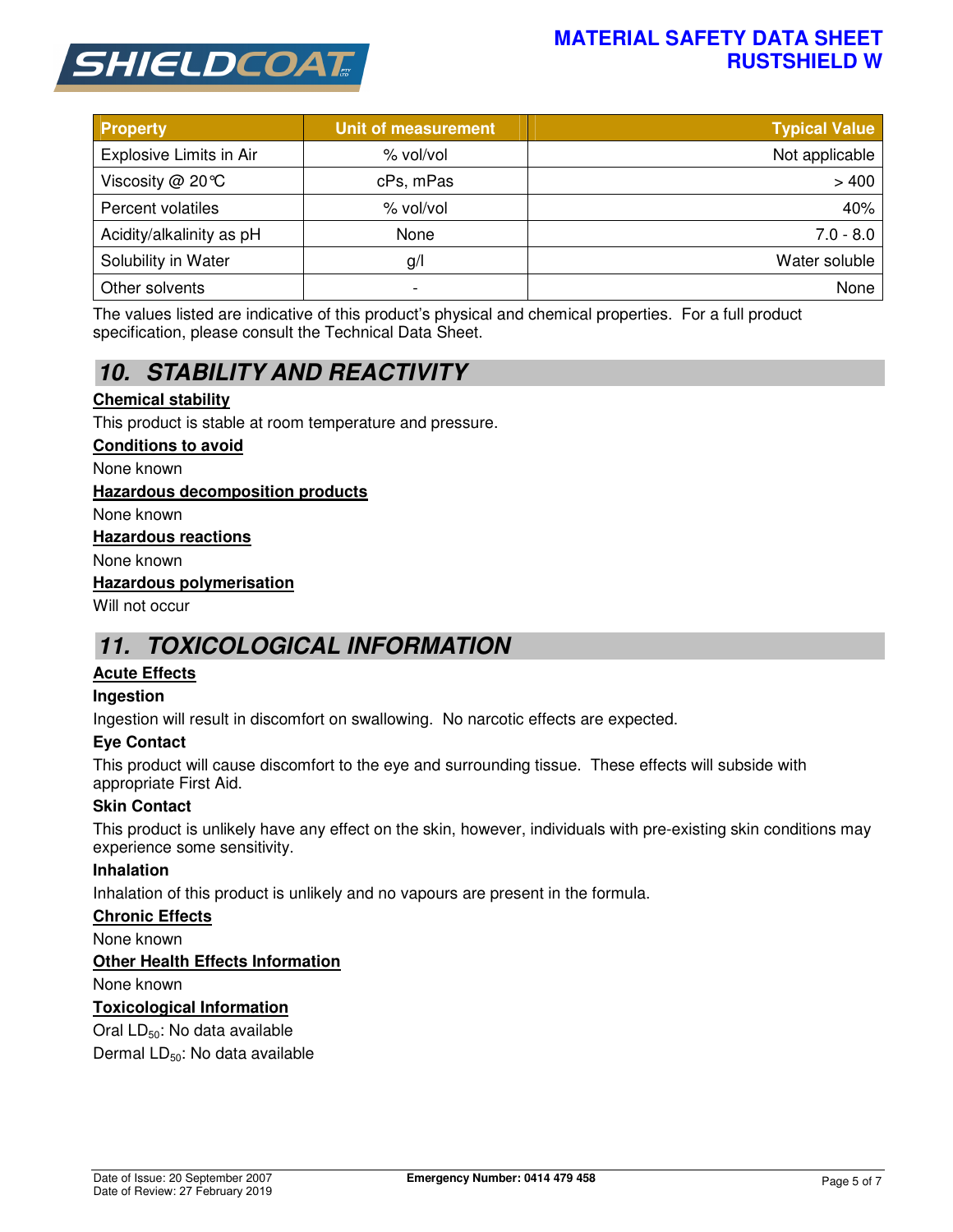

# *12. ECOLOGICAL INFORMATION*

### **Ecotoxicity**

#### **Aquatic Toxicity:**

| Fish Toxicity $LC_{50}$ :        | No data available |
|----------------------------------|-------------------|
| Daphnia Magna EC <sub>50</sub> : | No data available |
| Blue-green algae:                | No data available |
| Green algae:                     | No data available |

#### **Persistence/Biodegradability:**

This product is expected to persist.

#### **Mobility:**

This product is unlikely to be very mobile.

### *13. DISPOSAL CONSIDERATIONS*

#### **Disposal Methods**

Empty packaging should be taken for recycling, recovery or disposal through a suitably qualified or licensed contractor. Care should be taken to ensure compliance with national and local authorities. Packaging may still contain product residue that may be harmful. Ensure that empty packaging is managed in accordance with Dangerous Goods regulations.

#### **Special Precautions**

This product is not suitable for disposal by either landfill or via municipal sewers, drains, natural streams or rivers. This product is ashless and can be incinerated in a regulated facility. In the absence of a designated industrial incinerator, this product should be treated and disposed through chemical waste treatment, or considered for use in solvent recycling.

## *14. TRANSPORT INFORMATION*

| <b>Road and Rail Transport</b> |                   | <b>Marine Transport</b>    |                   | <b>Air Transport</b>       |                   |
|--------------------------------|-------------------|----------------------------|-------------------|----------------------------|-------------------|
| UN No.                         | N/R               | UN No.                     | N/R               | UN No.                     | N/R               |
| Proper<br>Shipping<br>Name     | Roof tile coating | Proper<br>Shipping<br>Name | Roof tile coating | Proper<br>Shipping<br>Name | Roof tile coating |
| DG Class                       | N/R               | DG Class                   | N/R               | DG Class                   | N/R               |
| Sub. Risk                      | None              | Sub. Risk                  | None              | Sub. Risk                  | None              |
| Packing<br>Group               | N/R               | Packing<br>Group           | N/R               | Packing<br>Group           | N/R               |
| Hazchem                        | N/R               | Hazchem                    | N/R               | Hazchem                    | N/R               |

#### **Dangerous Goods Segregation**

This product is not classified as Dangerous Goods for Transport by Road and Rail.

### *15. REGULATORY INFORMATION*

**Country/Region:** Australia **Inventory:** AICS **Status:** Listed **Poisons Schedule:** None